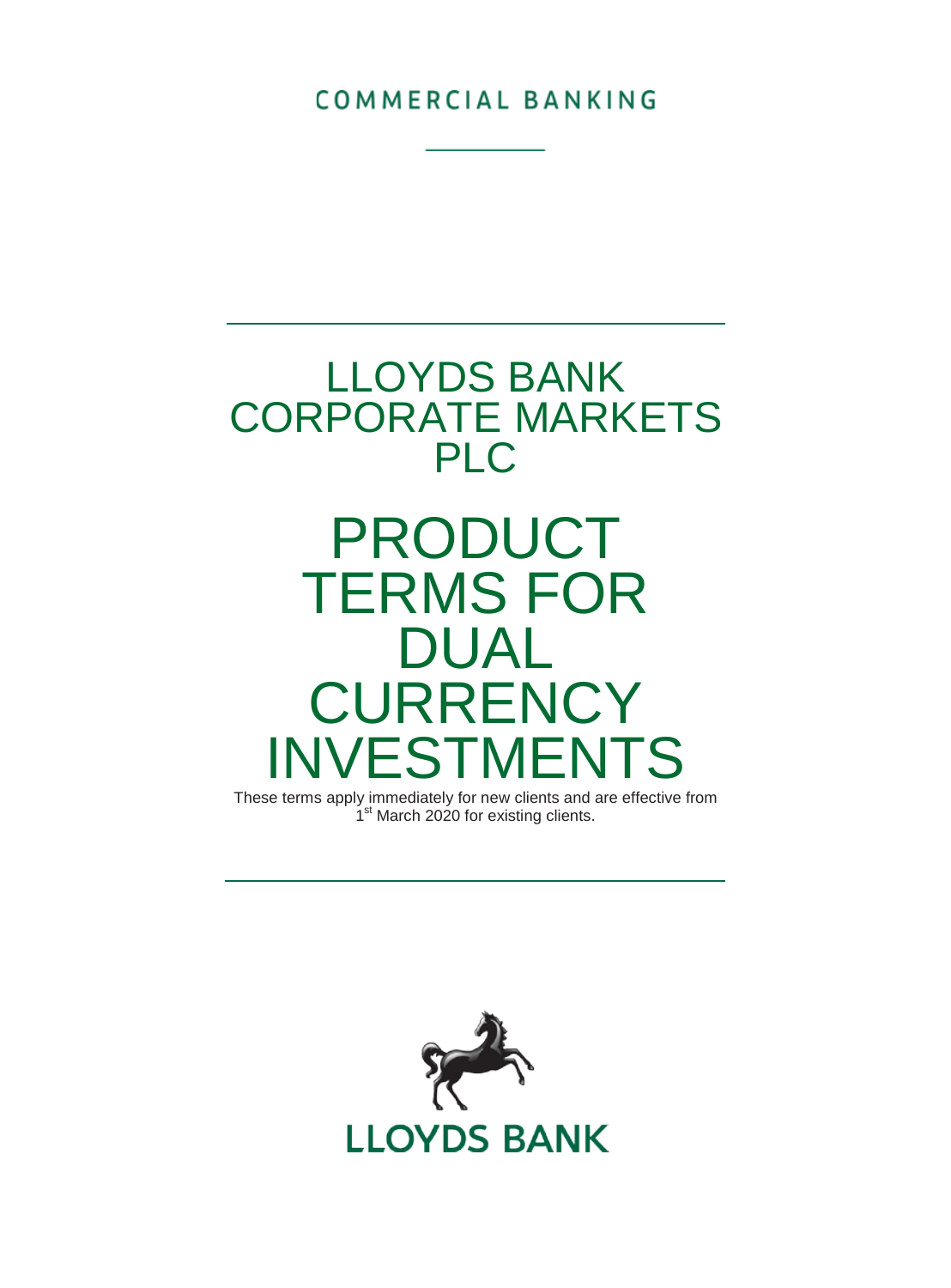## **Contents**

| <b>Part I - Important Information</b>                    |                |
|----------------------------------------------------------|----------------|
| 1. Introduction                                          | 1              |
| 2. Understanding these DCI Terms                         | $\overline{2}$ |
| 3. Your knowledge and understanding                      | $\overline{2}$ |
| 4. If you have questions                                 | $\overline{2}$ |
| 5. How we are regulated                                  | $\overline{2}$ |
| 6. Important information about compensation arrangements | $\overline{2}$ |
| 7. If you have a disability                              | 3              |
| 8. Complaints                                            | 3              |
| <b>Part II - Terms and Conditions</b>                    |                |
| 9. Your status                                           | 4              |
| 10. Eligibility                                          | 4              |
| 11. Your Investment                                      | 4              |
| 12. Best execution and pricing                           | 5              |
| 13. Right of Set-Off                                     | 5              |
| 14. Changes to these DCI Terms                           | 5              |
| 15. Termination                                          | 5              |
| 16. Limitation of Liability                              | 6              |
| 17. Indemnity                                            | 6              |
| 18. General provisions                                   | 6              |
| Glossary                                                 | 8              |
| Part III - Client signature and declaration              | 10             |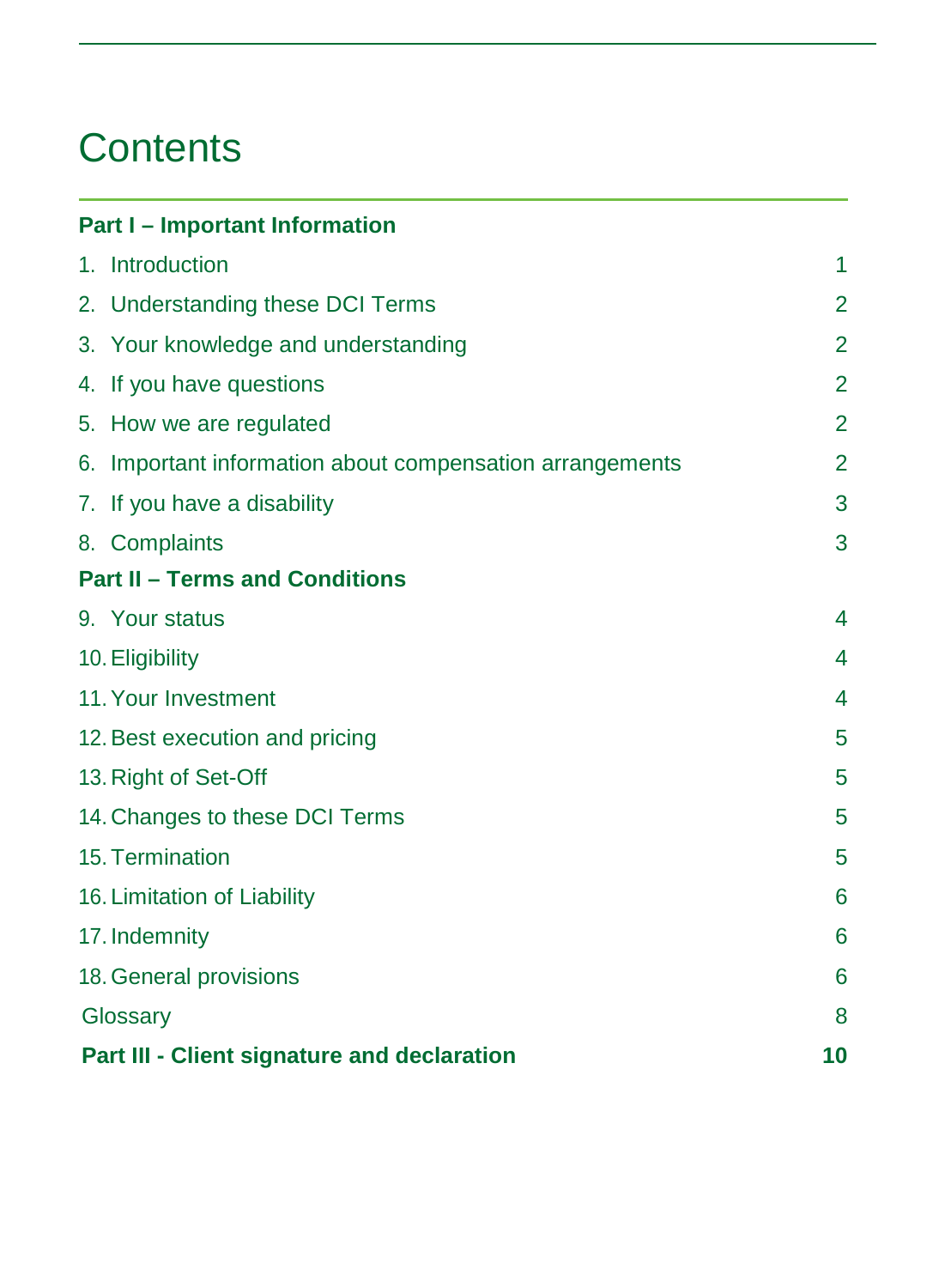## **This document consists of the following:**

- The **Important Information** in **Part I**, which you should read before you enter into a Dual Currency Investment with us.
- Part II sets out the terms and conditions that govern Dual Currency Investments.
- There is also a **Glossary** of key terms.
- **Part III** sets out the client signature and declaration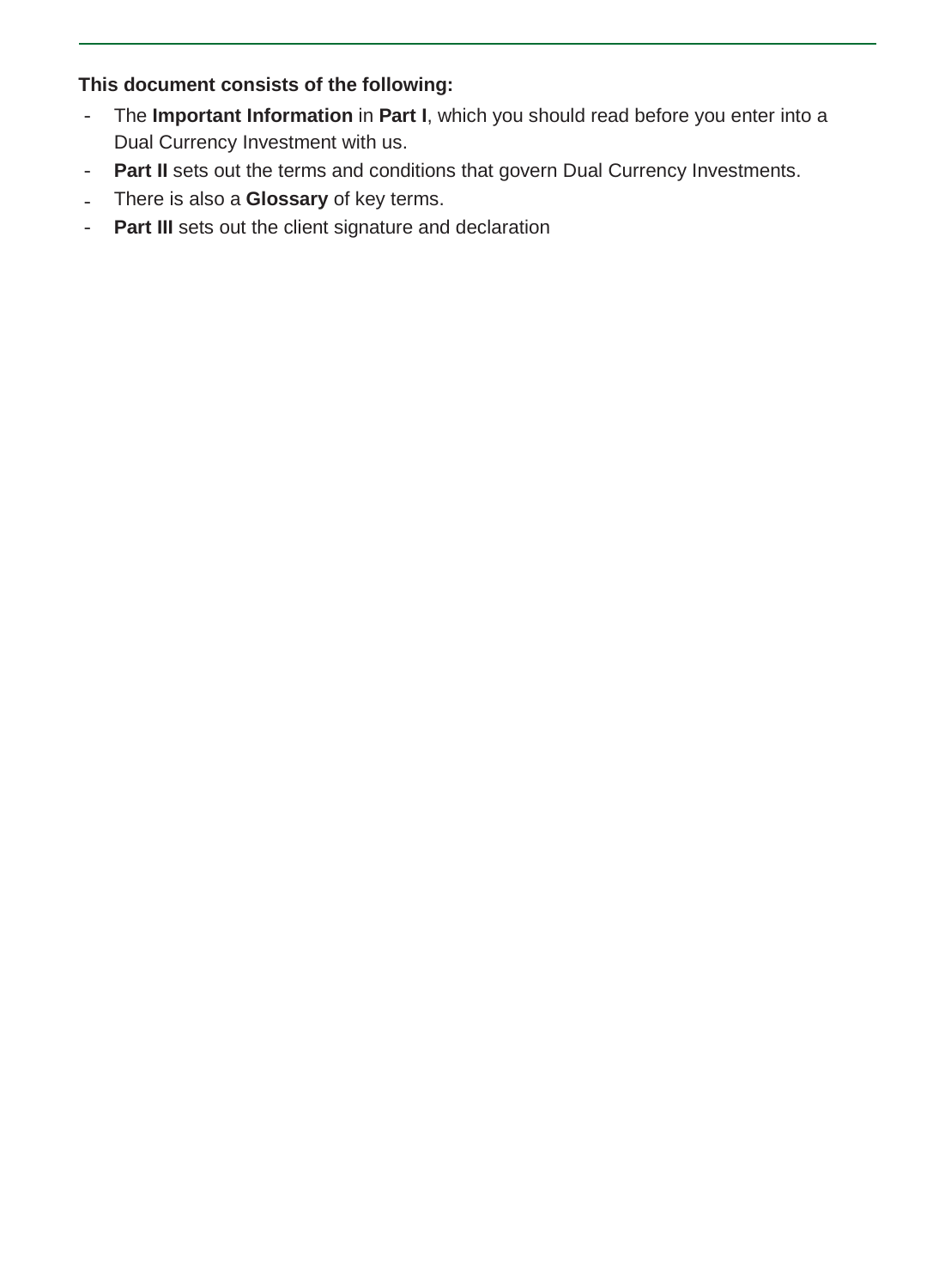## **Part I - Important Information**

- 1. Introduction
	- 1.1 These Product Terms for Dual Currency<br>Investments ("DCI Terms") are Investments supplemental to the Lloyds Bank Corporate Markets plc ("LBCM") General Terms of Business and set out the terms and conditions that apply when LBCM provides you with the Dual Currency Investments ("DCIs").
	- 1.2 Lloyds Bank Corporate Markets plc has its registered office is at 25 Gresham Street, London EC2V 7HN and it is registered in England and Wales under No.10399850. LBCM is part of the Lloyds Banking Group ("LBG"), which comprises Lloyds Banking Group plc and its subsidiaries, associates and affiliated companies.
	- 1.3 LBG has been required by legislation to conduct banking activities through two separate banks, Lloyds Bank plc which is designated as the "ring fenced bank", and Lloyds Bank Corporate Markets plc is the "non-ringfenced bank". Both are wholly owned subsidiaries of Lloyds Banking Group plc. Your contractual counterparty will be Lloyds Bank Corporate Markets plc.
	- 1.4 Lloyds Bank Corporate Markets plc has appointed Lloyds Bank plc to provide certain services that enable LBCM to fulfil certain of its obligations to you under these DCI Terms, subject always to Applicable Regulations. Even in these cases, your relationship is with LBCM and subject to these DCI Terms.
	- 1.5 By 'we', 'us' or 'our', we mean LBCM. By 'you' or 'your', we mean you as a person (if you are a sole trader) and your business or legal entity (including companies and These DCI Terms ). the DCI Product Summary ("DCI Product Summary") and the commercial terms that we and you will agree in relation to any individual Dual Currency Investment transaction will govern such individual transaction (each a "Transaction"). For each Transaction a written confirmation of<br>the commercial terms agreed the commercial terms agreed ("Confirmation") will be sent from us to you. Each Transaction is separate from other agreements you may enter with us. To the extent that such other agreements (or any other applicable terms and conditions), are in conflict with the DCI Terms, the DCI Terms will prevail. To the extent that the

Confirmation is in conflict with the DCI Terms the Confirmation will prevail and to the extent of any conflict between the Product Summary and the Confirmation the Confirmation will prevail.

- 1.7 A DCI is an investment made in a product that is linked to the exchange rate movement of the Currency Pair that the holder has selected.
- 1.8 A DCI that you enter into with us pursuant to these DCI Terms is a high risk investment which could result in you getting back significantly less than the amount you invested. You are accepting foreign exchange risk and would lose the entire principal sum invested in the event that the Alternative Currency had no value against the<br>Investment Currency on maturity. By Investment Currency on maturity. investing in a DCI you are investing in a product that is linked to the exchange rate movement of the Currency Pair that you have selected. An enhanced yield is offered in return for you accepting foreign exchange risk. At maturity, your investment and return may be paid in the weaker currency within your Currency Pair and at the Strike Rate you agreed when you made the investment. You should not assume that the yield that is offered by us in return for the foreign exchange risks that you are accepting is the best available yield. DCIs are provided without advice from us to you as to its suitability to you. If you have any questions about the suitability of this product for you, or you have any concerns around the tax or accounting treatment of the product or any other concern or doubt, we strongly recommend you seek financial and tax advice from your professional advisers.
- 1.9 When you invest in a DCI, there is no coolingoff period and you cannot withdraw your money until the end of the investment term (although in exceptional circumstances we may, in our discretion, consider buying the Dual Currency Investment back from you but the price we offer may be less than the Investment Currency Amount).
- 1.10 It is important that you understand the nature of the risks involved with any of the DCIs (as described in paragraphs 1.7 and 1.8 above) that you enter into with us. Further information on the nature and risks associated with our DCIs is available in our General Risk Disclosure Statement on our website ("Website"):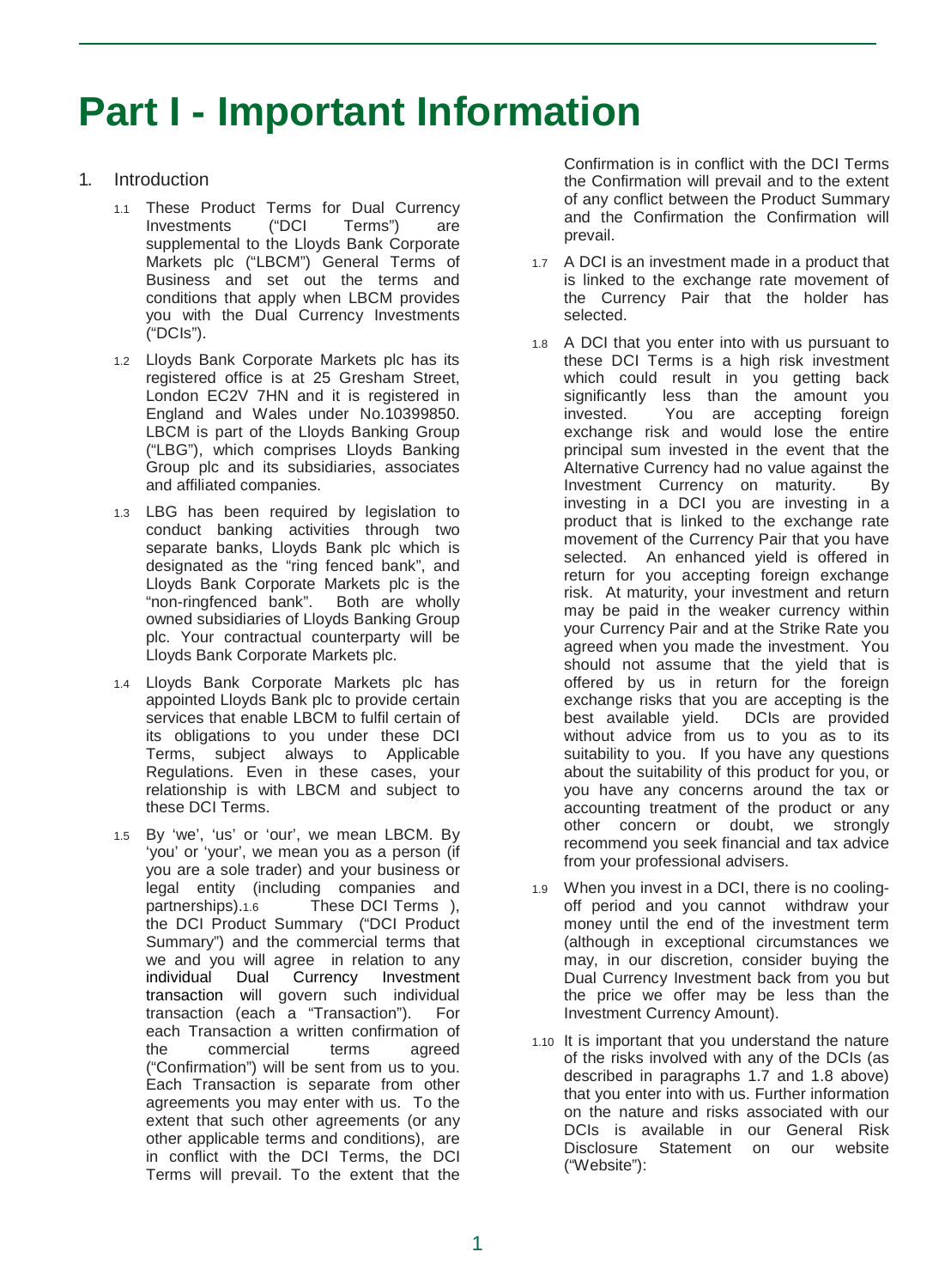https://www.commercialbanking.lloydsbank. com/important-information/commercialbanking-regulatory-information/

- 1.11 DCIs are only appropriate for clients categorised as Professional clients as defined in the FCA Handbook. Please see paragraph 9 (Your status) for more information on how we determine and communicate categorisations that help us to determine your eligibility for our DCIs.
- 1.12 In these DCI Terms:
	- i. words and expressions shall have the particular meaning, if any, given to them in the body of these DCI Terms and/or the Glossary set out at the end of these DCI Terms:
	- ii reference to any statute or statutory provision includes a reference to that statute or statutory provision as from time to time amended, extended, reenacted or consolidated and also to all statutory instruments or orders made pursuant to it;
	- iii. references to a person or entity include<br>a company. corporation. firm. a company, corporation, firm, unincorporated association, or statutory authority;
	- iv. unless the context requires otherwise, references to any document include reference to such document as may be amended, supplemented, novated, substituted or replaced from time to time; and
	- v. any phrase introduced by the words "including", "includes", "in particular", "for example" or "such as" or similar shall be construed as illustrative and shall not limit the generality of the related general words.
- 1.13 All communications between you and us and all information and documents from us shall be in English unless otherwise required by Applicable Regulations.
- 1.14 We suggest you keep a copy of this document in case you want to check the DCI Terms that apply to our DCIs.
- 2. Understanding these DCI Terms
	- 2.1 These DCI Terms apply to DCIs you enter into with us and form a binding contract between us and you once you have signed and returned them to us. These DCI Terms are only provided to you before you enter into your first DCI with us. They will not be provided when you enter into subsequent DCIs.
	- 2.2 Should we make any changes to these DCI

Terms (in accordance with paragraph 14 (Changes to these DCI Terms), the revised document will be available on our Website.

- 2.3 If there is any conflict between these DCI Terms and the LBCM General Terms of Business then these DCI Terms shall prevail to the extent of the inconsistency.
- 3. Your knowledge and understanding
	- 3.1 Any DCI that you transact with us will be on the basis that you are able to make your own independent evaluation of the risks involved in such DCIs, based upon your knowledge and experience.
	- 3.2 You agree to provide us, on an on-going basis, with the information necessary to enable us to make an assessment of your knowledge and experience. However, we are entitled to assume that Professional Clients have the necessary experience and knowledge to understand the risks involved in relation to the particular DCIs which they wish to transact.
- 4. If you have questions
	- 4.1 If you have any questions about these DCI Terms or our DCIs, need further information, or would like another copy of these DCI please contact your LBCM representative.
- 5. How we are regulated
	- 5.1 LBCM is authorised by the Prudential Regulation Authority ("PRA"), and regulated by the Financial Conduct Authority ("FCA") and the Prudential Regulation Authority. The address of the FCA is 12 Endeavour Square, London E20 1JN. The address of the PRA is 20 Moorgate, London EC2R 6DA. Our authorised firm reference number is 763256. To find out more about us, see the Financial Services Register: www.fca.org.uk or call the FCA on 0800 111 6768.
	- 5.2 Although we are required to comply with the rules of the FCA, the PRA and other relevant regulators, they shall not give rise to any obligations or rights in contract between you and us except as provided under Applicable Regulations.
- 6. Important information about compensation arrangements
	- 6.1 You may be protected by the Financial Services Compensation Scheme (FSCS) if you are an eligible investment business. This means that FSCS may pay compensation if a firm is unable, or likely to be unable, to meet its obligations to you under one or more transactions.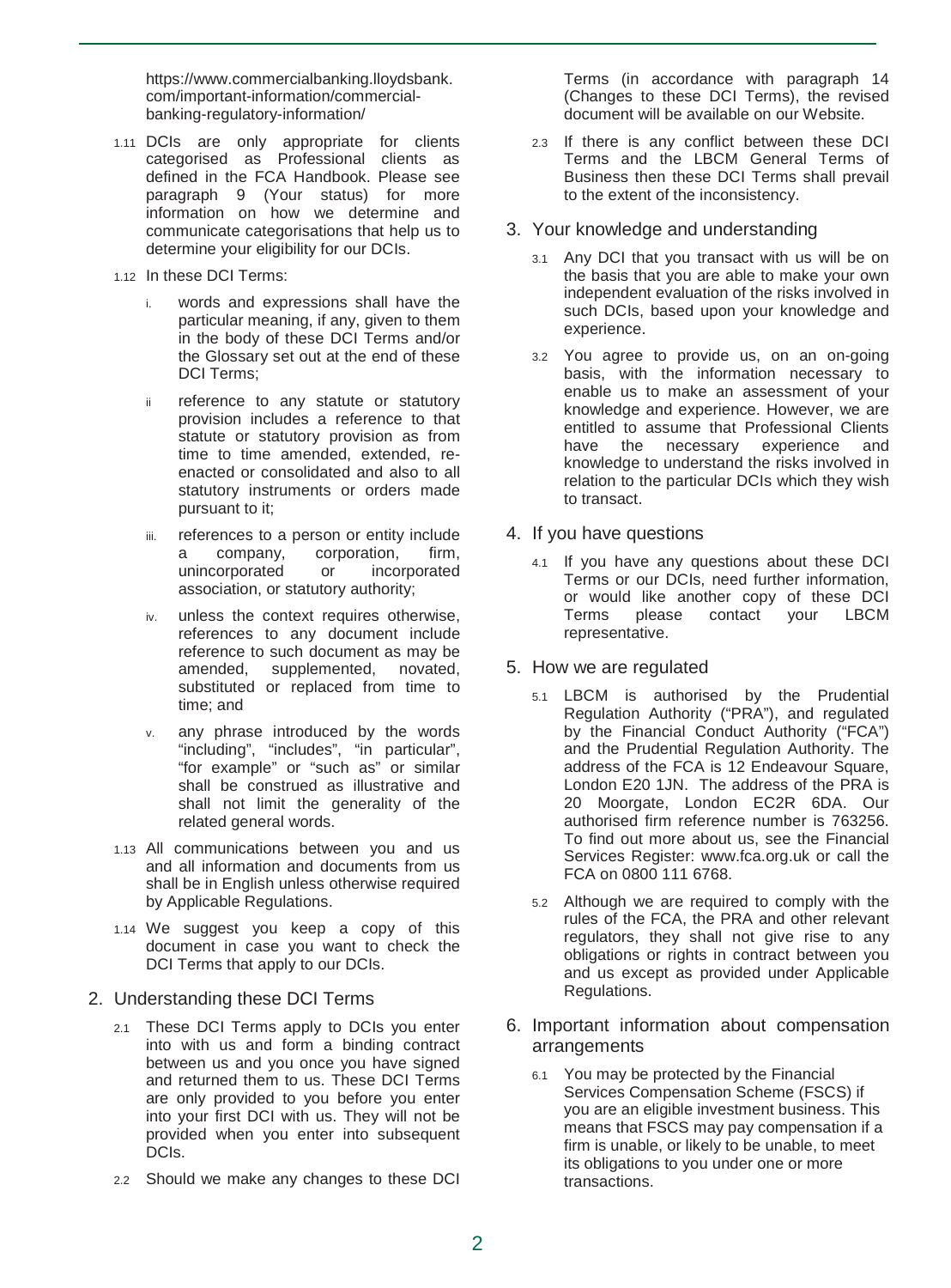- 6.2 You will not be able to make a claim on the FSCS if you qualify as large corporate or large partnership, or are not otherwise an eligible claimant for the purpose of the rules on FSCS eligibility set out in the FCA Handbook.
- 6.3 Further information about the scheme (including the amounts covered and eligibility to claim) can be obtained from our Website and from the FSCS via its website www.FSCS.org.uk.
- 7. If you have a disability
	- 7.1 Please feel free to contact us if you would like this information in an alternative format such as braille, large print or audio.
	- 7.2 If you have a hearing or speech impairment you can use Text Relay (previously TypeTalk) 6458. Your call may be monitored or recorded in case we need to check we have carried out your instructions correctly and to help improve our quality of Service.
- 8. Complaints
	- 8.1 If you experience a problem or wish to complain in relation to any aspect of our relationship under these DCI Terms, please bring this to the attention of your LBCM representative as soon as possible.
	- 8.2 Once we receive your complaint we will write to you to acknowledge your complaint and let you know when you can expect a full response or to tell you what we have done to resolve the problem. Our full complaints policy is available upon request from your LBCM representative.
	- 8.3 Some customers will be "eligible complainants" and may be able to refer their complaint to the Financial Ombudsman Service. The Financial Ombudsman Service will only consider your complaint once you have tried to resolve it with us, so please take up your concerns with us first and we will do all we can to help.
	- 8.4 The Financial Ombudsman Service can be reached at Exchange Tower, Harbour Exchange, London, E14 9SR. Tel: 0800 023 4567. Further details are available at financial-ombudsman.org.uk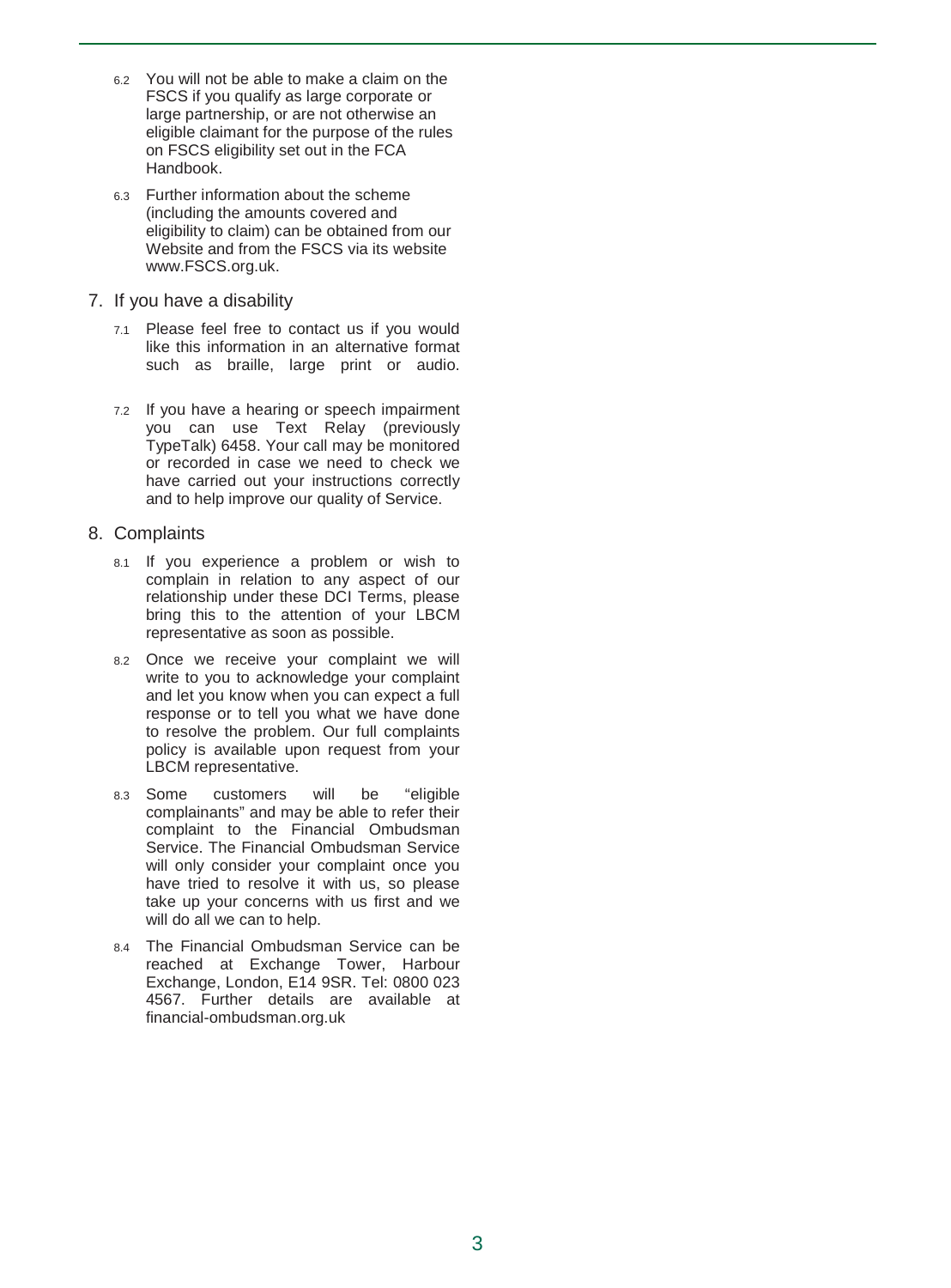## **Part II – Terms and Conditions**

## 9. Your status

- 9.1 LBCM is subject to various regulatory regimes that require us to consider, in different ways, which products and services are appropriate to each category of client. Our determination of your status under each of these regimes will be communicated to you by letter or electronic means either shortly after or at the same time as you receive these DCI Terms. That Terms. communication will explain the different regimes that apply, how you will be treated in accordance with them, as well as a description of how you may request to be treated differently.
- 9.2 One of these regulatory regimes requires us to categorise you as one of the following: a Retail, Professional or Eligible Counterparty Client.
- 9.3 Our DCIs are only available to clients categorised as Professional.
- 9.4 As a result of the ring-fencing legislation (see paragraphs 1.3 and 1.4), we are required to consider if you might qualify as a Relevant Financial Institution ("RFI"). Unless an exception applies, LBCM will be the only LBG entity which will have exposures to RFIs. Unless agreed in writing between you and us, we will notify you or any legal entities within your corporate structure which have been classified by us as an RFI. We will also provide you with details of the process for objecting to that classification.
- 9.5 You agree to provide us with the information we reasonably request to enable us to categorise you or to perform our internal checks or due diligence. We may, from time-to-time, require you to provide us with up-to-date, additional or further information. You agree to respond to any requests for such further or additional information promptly and accept that if you fail to respond within any timeframe specified then these DCI Terms may terminate in accordance with the provisions of paragraph 15 (Termination).

## 10.Eligibility

- 10.1 To enter into a DCI, you must be a professional client, as defined in the FCA Handbook.
- 10.2 We are under no obligation to enter into a

DCI with you.

10.3 We may agree to enter into a DCI with you in joint names. In that situation we would be able to act on the instructions received from any one of the joint parties to the DCI, unless we have been made aware of a dispute between you. Any act or omission of one joint party to the DCI would be deemed the act or omission of the other joint parties and all the joint parties would be jointly and severally liable to us for the obligations of the joint parties to us under the DCI.

### 11.Your investment

- 11.1 When you enter into a DCI we will ask you to select the Investment Currency Amount, the<br>Investment Currency, the Alternative Investment Currency, the Currency, the Maturity and the Strike Rate. On the basis of these selections we will quote an Interest Return.
- 11.2 If we both agree to the economic terms for the DCI, we will enter into the DCI. Where you have an account with us, you authorise us to debit the Investment Currency Amount from that account. Please note that if sufficient cleared funds are not received by us by the Investment Value Date we have the right to cancel the DCI and you agree to indemnify us for any and all losses we may incur as a result.
- 11.3 We will send you a Confirmation of your DCI shortly after the Trade Date.
- 11.4 Our records are conclusive. This means that, in the absence of any obvious error, the information held on our computer systems, voice recordings and the Confirmation for a particular Transaction, are the only valid evidence of the DCI. If you become aware or believe that in the information Confirmation is incomplete or incorrect, you must tell us as soon as possible so that we can rectify any missing or incomplete information if we agree with your correction.
- 11.5 A DCI is an investment, not a deposit. Once we have executed a DCI you will not be able to withdraw your Investment Currency Amount, or to cancel or terminate the Transaction (in exceptional circumstances we may, in our discretion, consider buying the DCI back from you but the price we offer may be less than the Investment Currency Amount).
- 11.6 Under a DCI you agree to accept payment of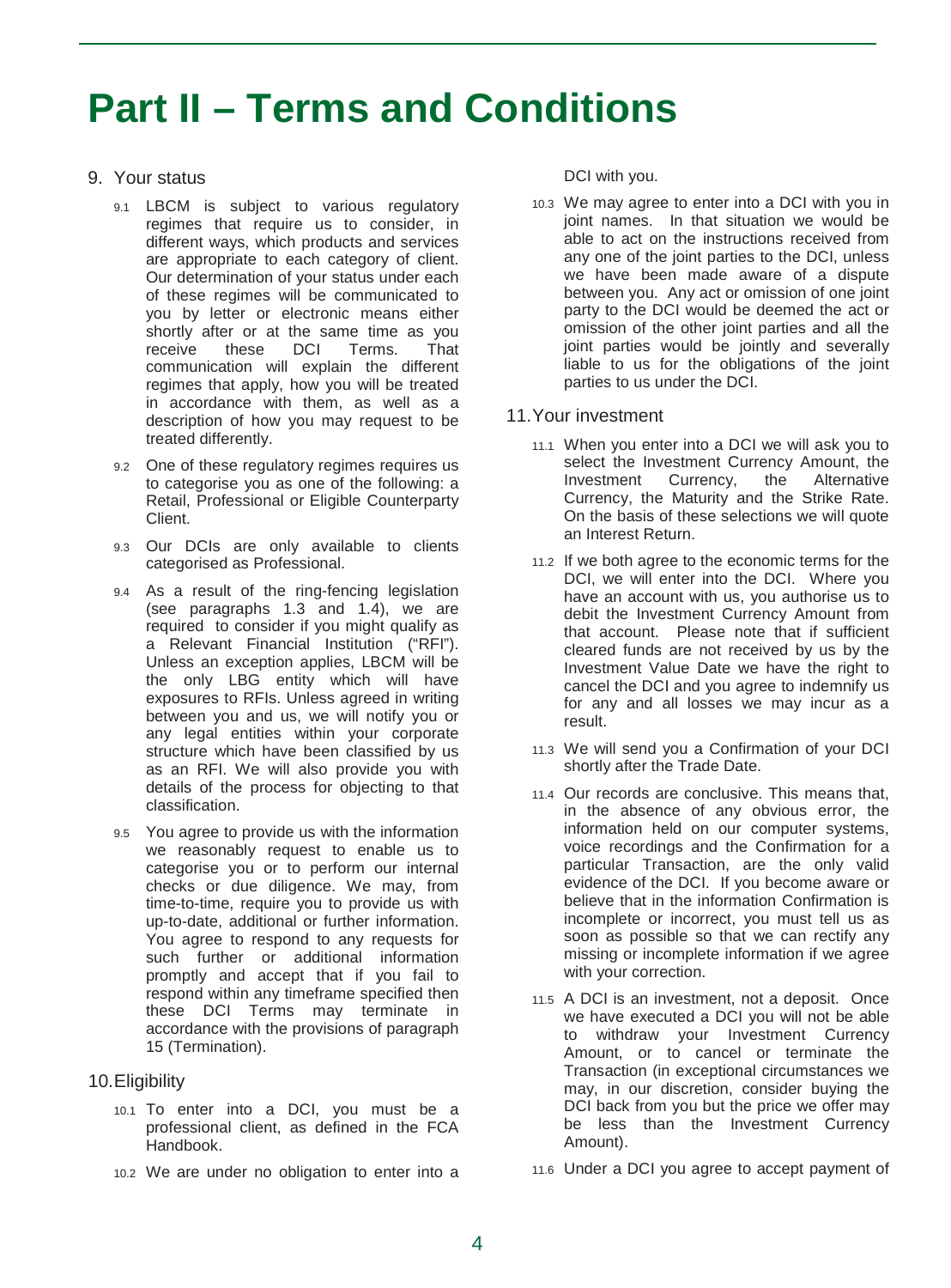the Return Amount in either the Investment Currency or the Alternative Currency. Our decision to pay your Return Amount in the Investment Currency or the Alternative Currency will depend on how the prevailing Spot Rate at Determination Time on the Determination Date compares to the Strike Rate.

- 11.7 Where the Spot Rate is higher than the Strike Rate at the Determination Time on the Determination Date, the Return Amount will be converted using the Strike Rate and paid in the Alternative Currency. Where the Spot Rate is lower than or equal to the Strike Rate at the Determination Time on the Determination Date, the Return Amount will be paid in the Investment Currency.
- 11.8 You acknowledge that if you choose to convert the Return Amount from the Alternative Currency back to the Investment Currency, you may lose part of the Investment Currency Amount. A DCI is a "structured capital-at-risk product" within the meaning set out in the FCA Handbook.
- 11.9 You authorise us to appropriate the Investment Currency Amount and convert it into the Alternative Currency to satisfy your obligation to accept the Return Amount in the Alternative Currency.
- 11.10 We will pay you the Return Amount, either in the Investment Currency or the Alternative Currency, on Maturity by crediting your account denominated in the relevant currency.

#### 12.Best execution and pricing

- 12.1 Best execution does not apply to DCIs but we will ensure any costs and charges are fair and reasonable.
- 12.2 Any cost and charges of offering this investment to you will be broadly reflected in the indicative Interest Return figure that we quote to you when you express an interest in a particular Currency Pair and tenor of Transaction.

## 13.Right of Set-Off

- 13.1 If you owe money to us, we may, without prior notice, use money in all or any of your DCIs with us to reduce or repay what you owe to us under any other agreement between you and us. If we need to make a currency exchange in order for us to do so, we will use the equivalent amount in the relevant currency.
- 13.2 We will not use this right where doing so would contravene any law or regulation.

## 14.Changes to these DCI Terms

- 14.1 We may change any provision in these DCI Terms where we are obliged to do so by law, regulation, or any codes of practice which apply to us, or for any other reason.
- 14.2 Where we reasonably believe that a change is to your benefit, we will make the changes without prior notice and the change will be effective immediately. We will notify you of the change as soon as is practicable.
- 14.3 Where we reasonably believe that a change is not to your advantage we will provide thirty days' prior notice to you of a change which will be effective on the day after you receive notice.

## 15.Termination

- 15.1 We reserve the right to terminate any Transaction immediately if any of the following occur:
	- a) We have reason to believe that you are entering into a Transaction for personal reasons not connected to your business, trade or profession;
	- b) Any information you have given us (whether in connection with the DCI Terms or not) is inaccurate;
	- c) If any material litigation is being taken against you at and you have not informed us;
	- d) If you are a sole trader and you die, become of unsound mind or become insolvent (or, in Scotland, apparently insolvent), or if a bankruptcy petition (or in Scotland, a petition for sequestration) is presented against you, or steps are taken to appoint an administrator, judicial factor or similar officer to you or you apply to the court for a moratorium or make a proposal to creditors for a voluntary arrangement or you grant a trust deed for creditors or take any action (including entering negotiations) with a view to readjustment, rescheduling, forgiveness or deferral of any part of your indebtedness;
	- e) If you are a limited company or limited liability partnership, you have a petition presented or resolution passed for winding up or an administration order or a notice of intention to appoint an administrator is issued or notice of appointment of an administrator is filed with the court or you have a receiver appointed over all or part of your assets or you cease to trade, or you are deemed by law unable to pay your debts, or you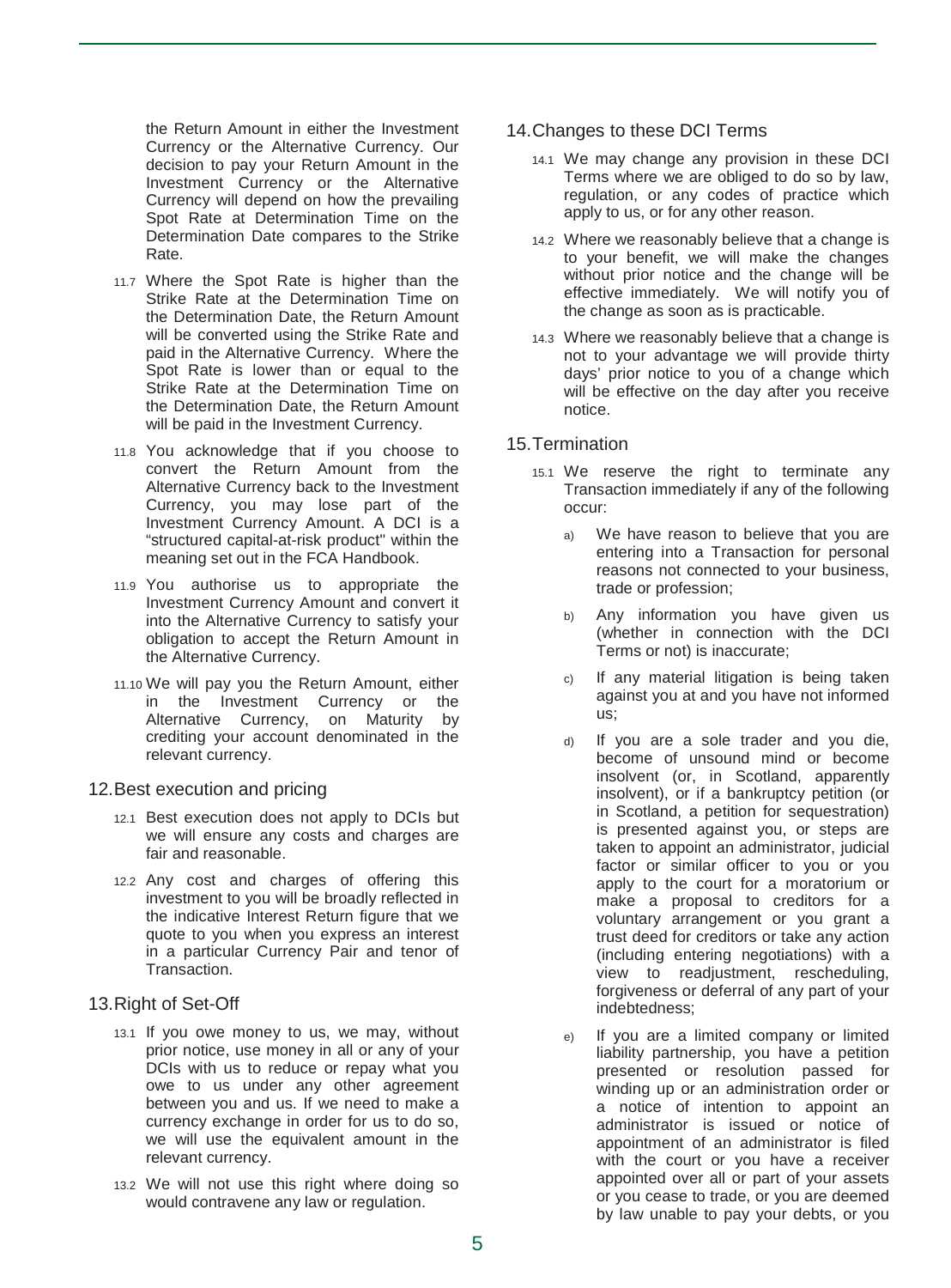make an application in connection with a moratorium or a proposal to creditors for a voluntary arrangement or take any action (including entering into<br>
negotiations) with a view to negotiations) with readjustment, rescheduling, forgiveness or deferral of any part of your indebtedness, including in Scotland granting a trust deed for creditors;

- f) If you are a partnership (including a limited liability partnership) or<br>unincorporated association. vou unincorporated dissolve or a petition is presented for an order to be made for the winding-up of the partnership or an application or a petition is presented or made for an administration order against the partnership;
- g) If you are a limited liability partnership, any member ceases without our written consent to be a member or you cease for any reason to be a limited liability partnership;
- h) We have reasonably established that you have failed at any time meet any<br>material legal or regulatory legal or requirements;
- i) If termination of the Transaction is required by the order of any court or by direction or decision of a regulator; or
- j) You breach the term of a Transaction, these DCI Terms or any other agreement entered with us.

## 16. Limitation of liabilty

16.1 No LBCM Person will be liable to you or any third party in accordance with paragraph 25 of the LBCM General Terms of Business.

## 17. Indemnity

- 17.1 You agree, on demand, to reimburse and indemnify any LBCM Person for any Loss that we have or may suffer or incur in connection with any DCI as a direct result of:
	- i. any breach or alleged breach by you and/ or any person acting on your behalf of any provision of these DCI Terms or any Applicable Regulations; and
	- ii. any actual or alleged unauthorised action by you and/or by any person acting on your behalf, except to the extent that the gross negligence, fraud or wilful default of an LBCM Person has directly caused that Loss.

## 18.General provisions

## Entire agreement

18.1 These DCI Terms supersede any previous written or verbal agreement between us (except any Product Agreements) in relation to the matters dealt with in these DCI Terms and, except as expressly stated, comprise the whole agreement between us relating to the subject matter of these DCI Terms.

### **Severability**

- 18.2 If any provision of these DCI Terms is found by any court or regulatory or administrative body of competent jurisdiction to be invalid or unenforceable, then:
	- I. the invalidity or unenforceability of that provision will not affect the other provisions of these DCI Terms, which will remain in full force and effect;
	- II. if that provision would be valid or enforceable if part of it were deleted, then the provision in question will apply with such modification(s) as may be necessary to make it valid and enforceable; and
	- III. if paragraph 18.2(II) does not apply, then you and we agree to negotiate in good faith to substitute for any invalid or unenforceable provision a valid and enforceable provision which achieves to the greatest extent possible the same effect as would have been achieved by the invalid or unenforceable provision.

#### No Waiver

18.3 A failure or delay by us in exercising any right in respect of these DCI Terms will not be presumed to operate as a waiver. In addition a single or partial exercise of any right, power or privilege will not be presumed to preclude any subsequent or further exercise of that right or of any other right under these DCI Terms.

## Rights of Third Parties

18.4 Subject to paragraph 32.4 of the LBCM General Terms of Business, the Contracts (Rights of Third Parties) Act 1999 shall not apply to these DCI Terms.

## Force majeure

18.5 We will not be liable to you for any delay in performance, or for the non-performance, of any of our obligations hereunder by reason of any cause beyond our reasonable control.<br>This includes without limitation any includes without limitation breakdown or failure of transmission, communication or computer facilities, strikes or similar industrial action and the failure of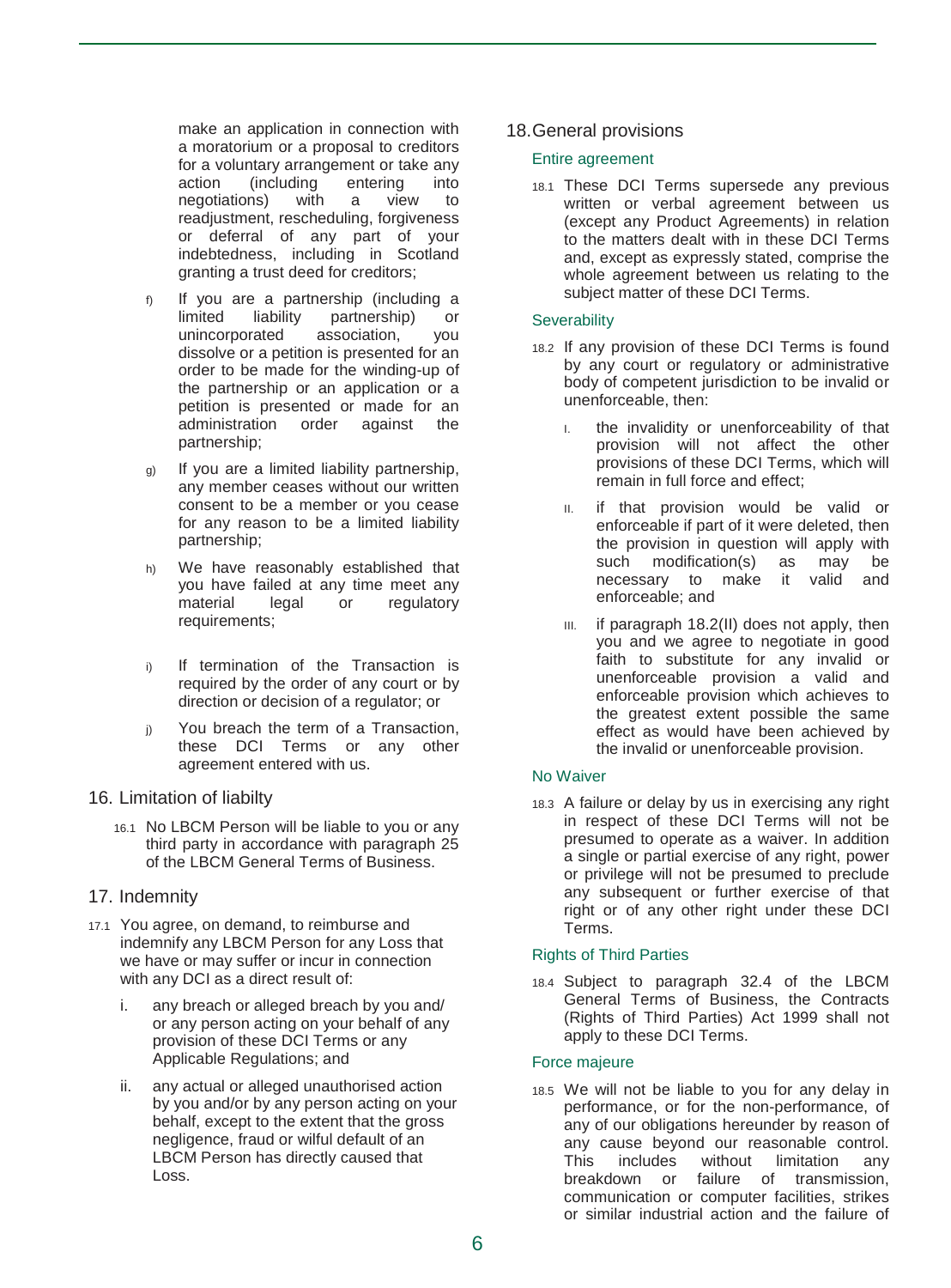any relevant exchange, clearing house, data service provider and/or broker for any reason to perform its obligations.

## Governing Law

18.6 These DCI Terms and any non-contractual obligations arising out of, or in connection with it, shall be governed and construed in accordance with the laws of England and Wales.

## Jurisdiction

18.7 The courts of England and Wales shall have exclusive jurisdiction to settle any dispute arising out of or in connection with these DCI Terms (including any dispute relating to any non-contractual obligation arising out of or in connection with these Terms).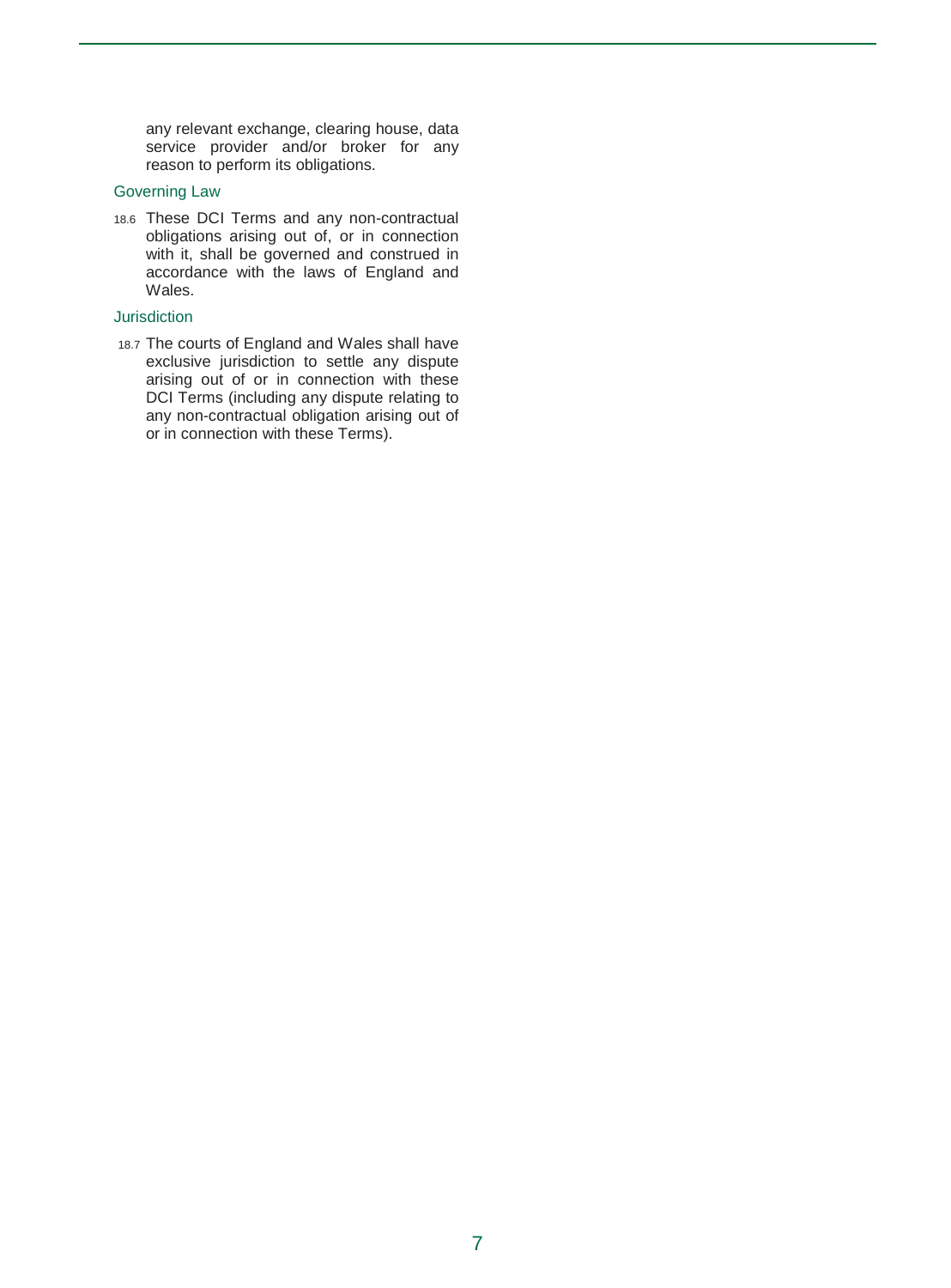## **Glossary**

**Applicable Regulations** means any applicable laws, rules and regulations including without limitation, the Financial Services and Markets Act 2000, the rules of the FCA and the PRA, any rules, policies, guidelines and practices of a relevant regulator, the rules of a relevant Market and all other applicable laws, including but not limited to international regulations such as MiFID and US Dodd Frank Act / Commodity Futures Trading<br>Commission (CFTC) rules. rules. Commission (CFTC) rules, rules, procedures, codes, standards and regulations (including without limitation, accounting rules, anti-money laundering and economic sanctions legislation) as amended or superseded.

**Alternative Currency** means the currency within your Currency Pair which is not the Investment Currency.

**Associate** means any undertaking in a group of companies (whether a holding company, subsidiary, subsidiary of any holding company, or representative and branch office in any jurisdiction) or a person whose relationship with the group might reasonably be expected to give rise to a conflict of interest in dealings with third parties.

**Currency Pair** means the Investment Currency and the Alternative Currency.

**Confirmation** means a confirmation, contract note, statement or note issued or made available by us to you confirming the details of a Transaction.

**Determination Date** means the date on which we determine whether we will convert the Investment Currency into the Alternative Currency.

**Determination Time** means the time specified in accordance with conventions of the Spot Market for the Currency Pair on the Determination Date when we determine whether we will convert the Investment Currency into the Alternative Currency.

**FCA Handbook** means the FCA's handbook of rules and guidance.

**Investment Currency** means the currency that the Investment Currency Amount is denominated in.

**Investment Currency Amount** means the initial principal sum you invest in a Transaction.

**Interest Return** means the interest accrued on the Investment Currency Amount between the Investment Value Date and the Determination Date, as calculated by us in accordance with the Confirmation.

**Investment Value Date** means the value date as agreed between you and us.

**Loss** means any loss, damage, cost, charge, expense, claim, counter-claim, action, suit, judgment or other liability which a person may incur or which may be made against such person.

**LBCM Person** means Lloyds Bank Corporate Markets plc and any of its Associates and its or their directors, contractors, officers, employees, associates and agents.

**Maturity** means the date, as agreed between you and us, on which we pay you the Return Amount.

**Repayment Currency** means the currency in which the Transaction is settled, as determined pursuant to the calculation of Return Amount.

**Return Amount** means the amount (including the Interest Return) that we will pay you at Maturity, as calculated in accordance with paragraph 11.7 of the DCI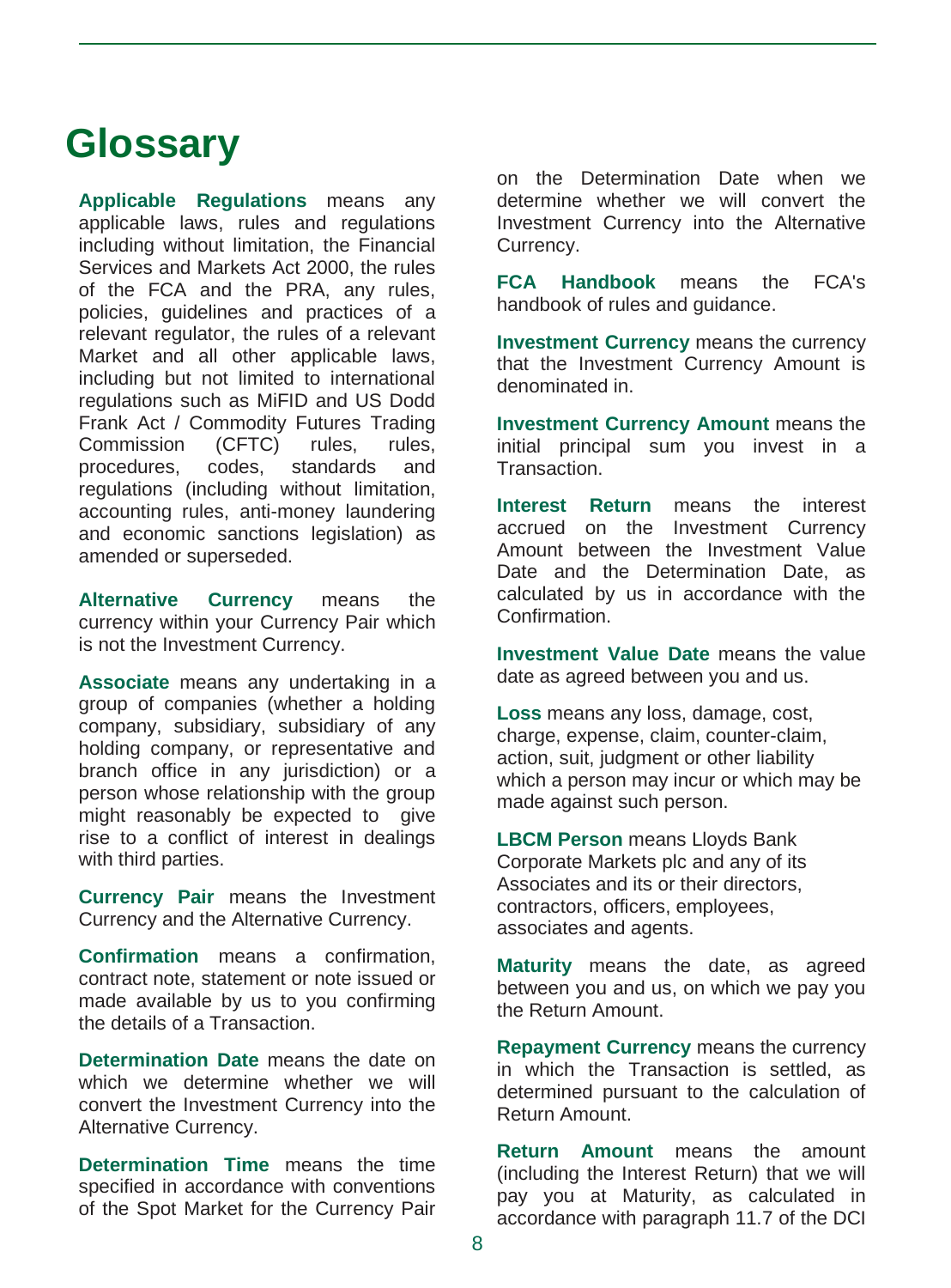Terms and the Confirmation.

**Spot Market** means the global spot foreign exchange market, which, for these purposes, shall, unless otherwise agreed, be treated as being open continuously from 5:00 a.m. Sydney time on Monday in any week to 5:00 p.m. New York time on the Friday of that week.

**Spot Rate** means the rate of exchange quoted by us for foreign exchange transactions in the Spot Market for the Currency Pair either by reference to the rate of exchange for the Currency Pair or to cross rates constituting the Currency Pair.

**Strike Rate** means the exchange rate we agree in relation to the Currency Pair.

**Trade Date** means the day we enter into the Transaction.

**Transaction** means a Dual Currency Investment transaction.